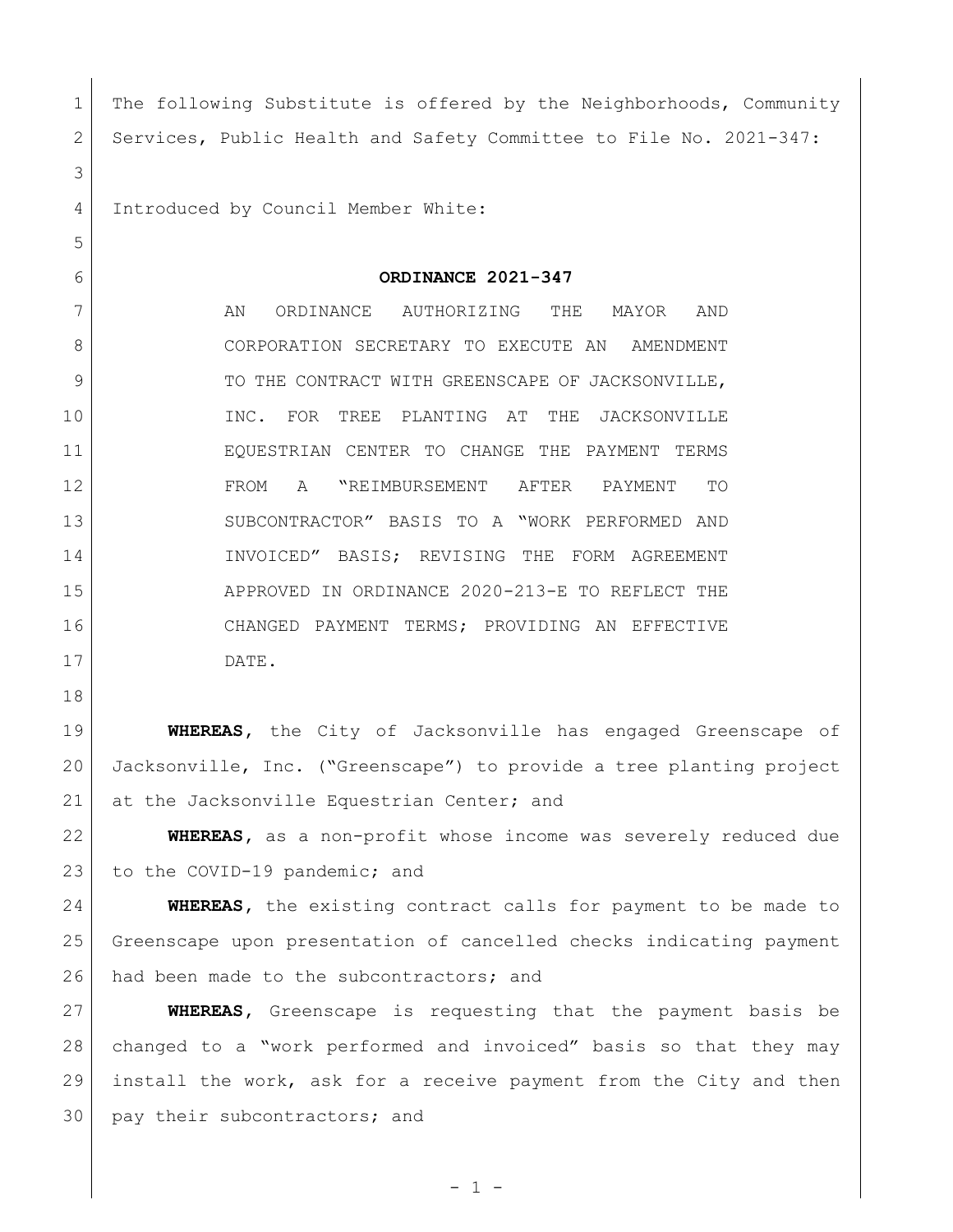**WHEREAS,** Public Works, the oversight Department for the Tree Commission's Level 3 Tree Planting Program, has requested that the form agreement for the "Tree Planting Program (Level 3) Grant 4 Agreement" that is now used for all Level 3 projects also be revised to allow payment to the contractor to be made on a "work performed 6 and invoiced" basis; and

 **WHEREAS,** proof of payment to the subcontractors will be required 8 upon the next draw request, or if there is not another draw request, 9 then prior to release of the retainer, now therefore

**BE IT ORDAINED** by the Council of the City of Jacksonville:

 **Section 1. Authorizing the Mayor and Corporation Secretary to Execute an Amendment to the Contract 615745-21, dated January 8, 2021.** The Mayor, or his designee, and Corporation Secretary are authorized to execute an Amendment to the contract with Greenscape of Jacksonville, Inc. to revise the draw request criteria from a reimbursement basis to a "work performed and invoiced" basis, in substantially the same form as contained in the document attached hereto as **Exhibit 1**.

 Section 2. **Revising Level 3 Tree Planting Program Form Agreement.** The Form Agreement approved pursuant to Ordinance 2020- 213-E is hereby revised to be in substantially the same form as the revised Tree Planting Program (Level 3) Grant Agreement attached hereto as **Exhibit 2**. As with the amended Greenscape contract, the 24 | substance of the revisions are contained in paragraphs 6.3, 6.4, and Exhibit G-2 of the Agreement. In addition in the Form Agreement, in 26 the third WHEREAS clause the words "pursuant to Ordinance  $-E''$  were deleted because Ordinance 2020-213-E changed the process to allow 28 | final approval by the Mayor's Budget Review Committee rather than Council for that \$1,000,000 appropriated by Ordinance 2020-213-E. Paragraph 2.1 was revised to remove the word "reimbursement" and insert "work performed and invoiced." Finally, the signature block

 $- 2 -$